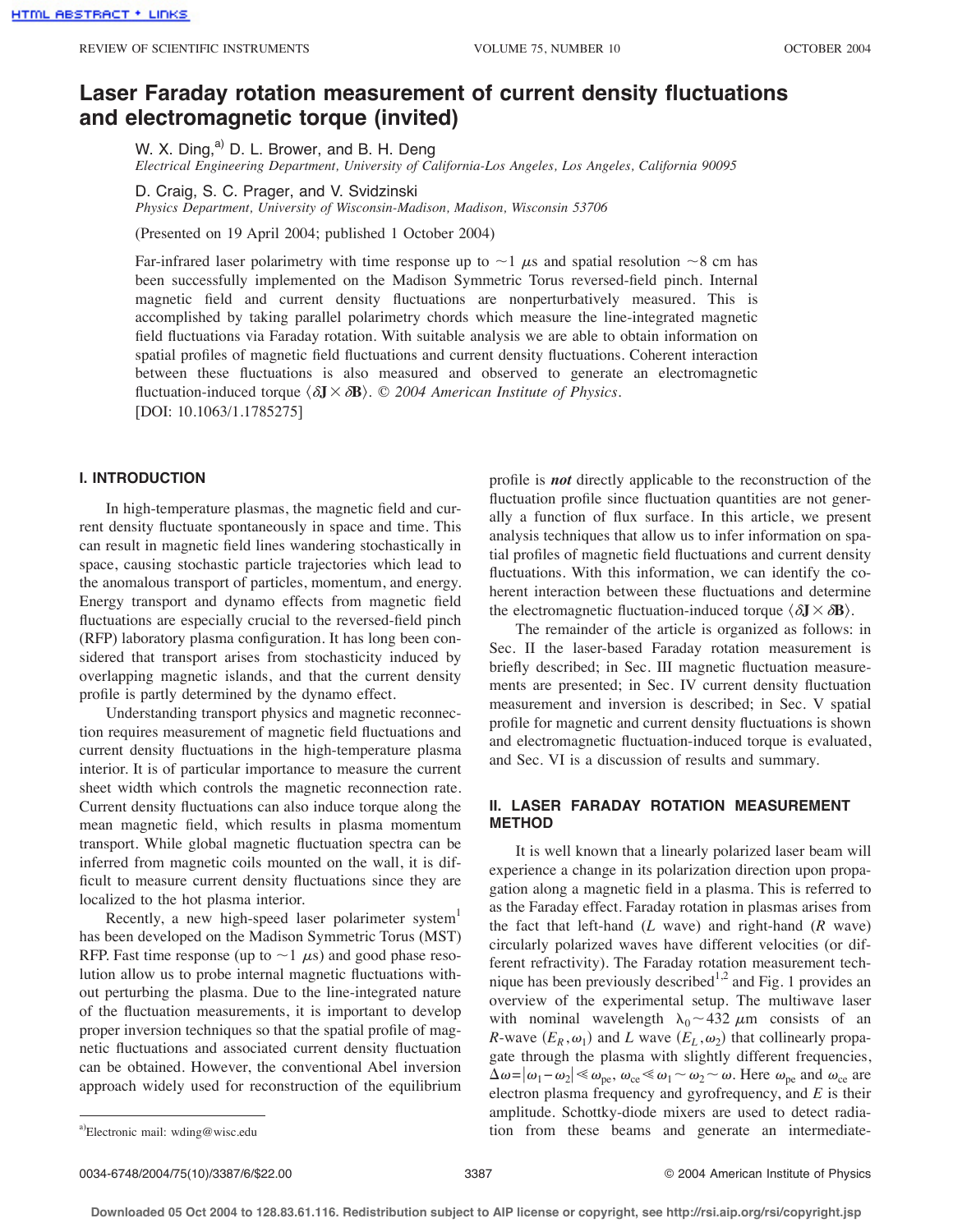

FIG. 1. The principle of laser Faraday rotation measurement.

frequency signal  $\sim E_R E_L \cos[(\omega_1 - \omega_2)t - (k_R - k_L)z]$  which is compared to a reference signal without plasma so that the phase  $(k_R - k_L)z$  can be obtained. From the dispersion relation of the two waves, we know

$$
k_L(\omega_1) - k_R(\omega_2) = \frac{\omega_1}{c} \left( N_L - \frac{\omega_2}{\omega_1} N_R \right) \approx \frac{\omega_{\text{pe}}^2 \omega_{\text{ce}}}{c \omega^2} \sim n_e B_z. \tag{1}
$$

Thus, the Faraday rotation angle  $\Psi$  is half of the phase difference between the *R* and *L* waves leading to

$$
\Psi = \frac{2\pi}{\lambda} \int \frac{(N_R - N_L)}{2} dz
$$
  
= 2.62 × 10<sup>-13</sup> $\lambda^2$   $\int n_e B_\theta \cos \theta dz$   
=  $c_F \int n_e \mathbf{B} \cdot d\mathbf{z}$ , (2)

where *B* is magnetic field strength,  $n_e$  is the electron density,  $\lambda$  is the laser wavelength,  $\theta$  is the angle between the magnetic field and the laser beam, and *z* is the plasma cross section vertical coordinate, all in MKS units. It is convenient to write Eq. (2) in the form of  $\int n_e \mathbf{B} \cdot d\mathbf{l}$  in order to directly use Ampere's law to measure current as will be discussed later. The average phase of the R- and L-waves gives the electron density according to the conventional interferometer relation

$$
\Phi = \frac{2\pi}{\lambda} \int \frac{N_R + N_L}{2} dz \approx 2.82 \times 10^{-15} \lambda \int n_e(z) dz.
$$
 (3)

The vertically viewing polarimeter–interferometer system consists of 11 chords divided between toroidal azimuths 250° (five chords located at *x*=*R*−*R*<sub>0</sub>=36, 21, 6, −9, and −24 cm) and 255° (six chords located at *x*=*R*−*R*0= 43, 28, 13, −2, −17, and −32 cm). Although the polarimeter has been operated with time response up to  $1 \mu s$ , full bandwidth is not required for the measurements presented here. Since the rms noise level varies with bandwidth, it is adjusted according to experimental demands in order to optimize the measurement. Typical polarimeter system rms noise levels are 1 mrad  $(\approx 0.1^{\circ})$  at 100 kHz bandwidth and 0.4 mrad (0.04°) at 20 kHz bandwidth. Data have been ensemble averaged over 380 independent sawtooth events for further noise reduction.



FIG. 2. (a) Discharge current and averaged toroidal flux; (b) time history of Faraday rotation angle; and (c) coherent oscillation of Faraday rotation angle corresponding to magnetic fluctuation.

#### **III. MAGNETIC FLUCTUATION MEASUREMENTS**

Experiments have been performed on the MST RFP, a device with with major radius *R*= 1.5 m, minor radius *a* = 0.52 m, discharge current  $I_p$ = 350–400 kA, line-average electron density  $n_e \sim 1 \times 10^{19} \text{ m}^{-3}$ , and electron temperature  $T_e \sim 300$  eV. Typical MST fast-polarimetry data for a sawtoothing discharge are shown in Fig. 2. As expected, the Faraday rotation angle changes sign about the magnetic axis due to a change in the direction of the equilibrium poloidal magnetic field with respect to the polarimeter chords [see Fig. 2(b)]. Zero Faraday rotation angle indicates that the probing beam passes through the magnetic axis. Each chord shows distinct sawtooth cycles, corresponding to changes in the equilibrium (axisymmetric) magnetic field. Sawtooth crashes, characterized by changes in toroidal flux, are denoted by prompt increases in the average toroidal field  $\langle B_{\phi} \rangle$ [see Fig.  $2(a)$ ].

To examine fluctuations in the Faraday rotation signals, we expand the time axis and isolate an individual sawtooth crash  $(t= 25 \text{ ms})$  as shown in Fig. 2(c). The sawtooth crash or relaxation time scale is  $\approx$ 100–200  $\mu$ s. A clear coherent oscillation is observed on all chords prior to the sawtooth crash. The frequency  $({\sim}12 \text{ kHz})$  of these fluctuations matches the dominant  $m=1$  tearing mode in MST (as measured by external magnetic coils). The fluctuating component of the Faraday rotation signal can be written  $as<sup>1</sup>$ 

$$
\widetilde{\Psi}(\widetilde{n}, \widetilde{B}_z) = c_F \bigg( \int \widetilde{n} B_{z0} dz + \int n_0 \widetilde{B}_z dz \bigg), \tag{4}
$$

where the second order term,  $c_F \int \tilde{B}_z \tilde{n} dz$ , is negligible because both  $\tilde{n}$  and  $\tilde{B}_z$  are small. From this equation we see that the fluctuating part of the Faraday rotation signal is the sum of the fluctuating electron density weighted by equilibrium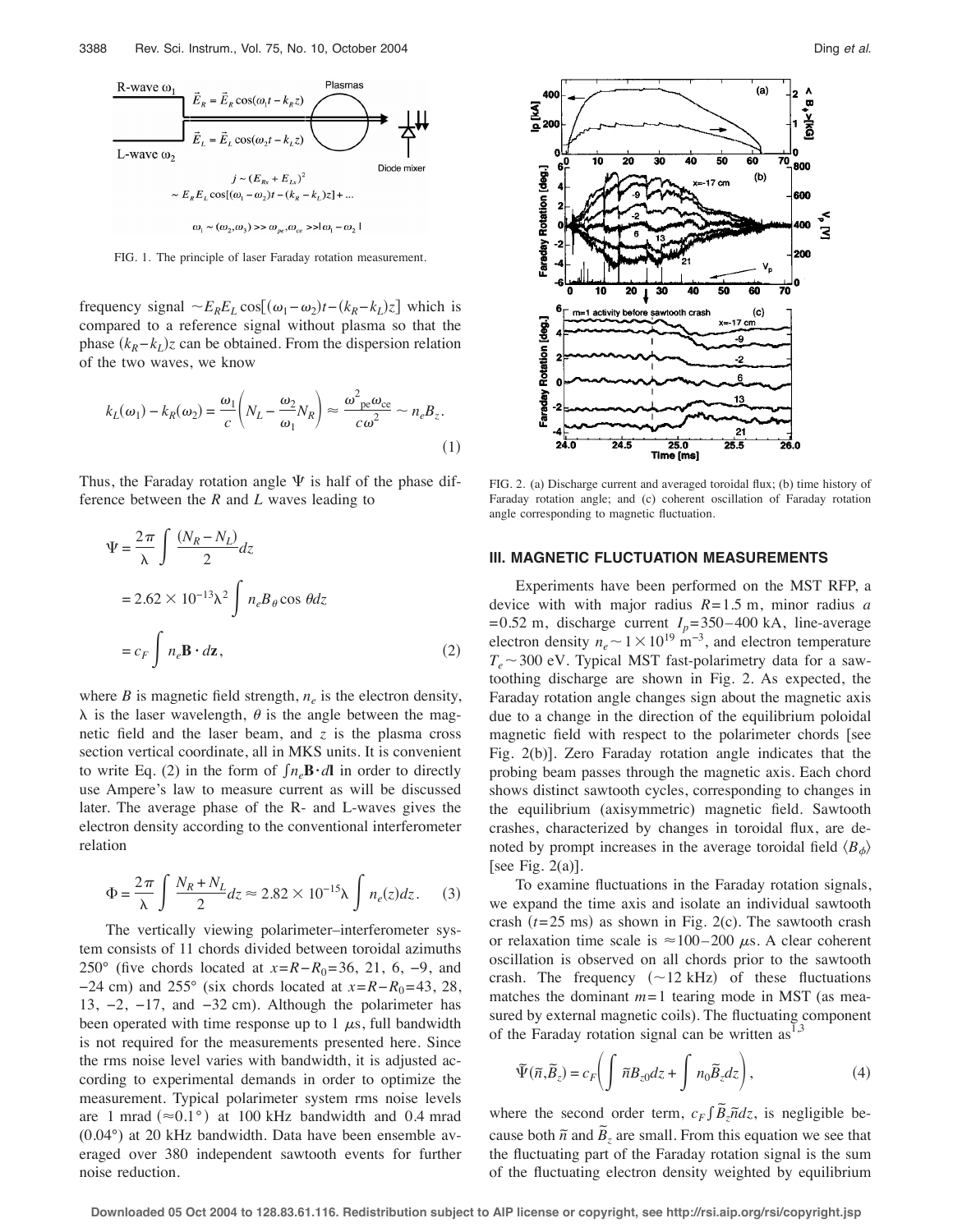magnetic field  $\tilde{\Psi}(\tilde{n})$ , and the fluctuating magnetic field weighted by equilibrium density  $\tilde{\Psi}(\tilde{B}_z)$ .

The first term of Eq. (4),  $\int B_{0z} \tilde{n} dz$ , resulting from electron density fluctuations, can be obtained by measurement of both the equilibrium magnetic field and electron density fluctuations. Equilibrium poloidal magnetic field near the magnetic axis in MST can be approximately represented as follows: $4,5$ 

$$
B_{\theta}(r) \cong \mu_0 J(0) \frac{r}{2} \quad r \le 0.3a,
$$
\n<sup>(5)</sup>

where  $J(0)$  is the equilibrium current density at the magnetic axis. Using polarimetry chords with  $x \le 0.3a$ , we can estimate the density fluctuation contribution to the Faraday rotation signal as

$$
\tilde{\Psi}(\tilde{n}) = c_F \int \tilde{n} B_{z0} dz
$$
\n
$$
= c_F \int \tilde{n} B_{\theta} \cos \theta \, dz \leq c_F \int \left( \mu_0 J(0) \frac{r}{2} \right) \frac{x}{r} \tilde{n} \, dz
$$
\n
$$
= c_F \frac{\mu_0 J(0)}{2} x \int \tilde{n} \, dz. \tag{6}
$$

When the probe beam passes through the magnetic axis  $(x<sub>x</sub>)$  $= 0$ ), Eq. (6) goes to zero. For  $x \le 0.3a$ ,  $\int \tilde{n} \, dz \le 0.5$  $\times 10^{17}$  m<sup>-2</sup> for dominant *m*=1 modes as measured by interferometry.<sup>6</sup> Consequently, Eq. (6) gives less than  $0.01^{\circ}$ for each of the chords shown in Fig. 2. This level is smaller than the system rms noise level. For the edge Faraday rotation chords, magnetic fluctuations are masked by large density fluctuations and special care is required to extract the magnetic fluctuation information.

In this article the six central chords, where density fluctuations are negligible, will be used to obtain magnetic fluctuation information. Equation (4) can then be rewritten as

$$
\widetilde{\Psi}(\widetilde{n},\widetilde{B}) \approx \widetilde{\Psi}(\widetilde{B}) = c_F \int n_0 \widetilde{\mathbf{B}} \cdot d\mathbf{z} \approx c_F \overline{n}_0 \int \widetilde{B}_z dz.
$$
 (7)

Taking  $\tilde{\Psi} = \int n_0 \tilde{B}_z dz \approx \overline{n}_0 \int \tilde{B}_z dz$  is a good approximation for MST plasmas where the electron density profile is flat in the core and the fluctuating magnetic field falls off rapidly towards the wall. Therefore, measured Faraday rotation fluctuations provide a direct line-integrated measurement of magnetic fluctuations, where  $\overline{B}_z = \delta b_r \sin \theta + \delta b_\theta \cos \theta$  is the line-integrated magnetic fluctuation amplitude. Using the measured line-averaged density  $(\bar{n}_0)$ , chord length  $(\Delta z)$ , and Faraday rotation fluctuation level for the chord at  $x=0$ , we find the time-averaged rms amplitude of the radial magnetic field fluctuations,  $\bar{\tilde{B}}_r \sim 33$  G or  $\bar{\tilde{B}}_r/B_0 \sim 0.6\%$ .

# **IV. CURRENT DENSITY FLUCTUATION MEASUREMENT**

The line-integrated fluctuation measurement has to be inverted in order to obtain the magnetic fluctuation spatial profile. In general, this line-integrated measurement contains changing contributions of radial  $(\delta b_r)$  and poloidal  $(\delta b_\theta)$ magnetic fluctuations along the probe beam path (except for



FIG. 3. (a) The D-shaped loop formed by a pair of polarimetry chords used to infer current flowing through it and (b) measured current fluctuation distribution.

the central chord which measures  $\delta b_r$ ). There is no established technique for inverting the line-integrated measurement in order to obtain the magnetic fluctuation spatial profile. In the following, we present a method to obtain the local magnetic and current density fluctuation spatial profiles.

Low-frequency magnetic fluctuations  $(5-30$  kHz) in MST are known to be tearing modes and are generally observed in all toroidal confinement plasmas. The global magnetic field fluctuations are generated by current fluctuations in the vicinity of the resonant surface where there is finite resistivity. Our approach involves determining the current fluctuation instead of inverting  $\delta b_r$  and  $\delta b_\theta$ . The fluctuating toroidal current  $(\tilde{I}_{\varphi})$  can be estimated using Ampere's law

$$
\oint_{L} \widetilde{B} \cdot d\mathbf{l} \approx \left[ \int \widetilde{B}_z dz \right]_{x1} - \left[ \int \widetilde{B}_z dz \right]_{x2} \approx \mu_0 \widetilde{I}_{\phi},\tag{8}
$$

where *L* represents the closed loop formed between any two chords as shown in Fig. 3(a). Contributions from the portion of the loop along the plasma edge but between the chords are negligible due to both the short distance and small fluctuation amplitude. These two integrals can be evaluated by using the Faraday rotation fluctuation measurements according to Eq.  $(5)$ .<sup>1</sup> Thus one can directly rewrite Eq.  $(6)$  giving

$$
\delta I_{\phi} \approx \int_{x_1} \delta \mathbf{B} \cdot d\mathbf{l}' - \int_{x_2} \delta \mathbf{B} \cdot d\mathbf{l} = \Delta \tilde{\Psi}/c_F \overline{n}_e \mu_0.
$$
 (9)

From this relation we see that the current fluctuations in the region between two chords is proportional to the difference in Faraday rotation fluctuations. Equation (9) establishes a direct relationship between the fluctuating current and the measured Faraday rotation fluctuations. The nonperturbing loop formed by a pair of polarimety chords is similar to a Rogowski coil used to measure discharge current. By taking the loop between the adjacent pairs of chords [using the data in Fig.  $2(c)$ ], the spatial distribution of the fluctuating current can be obtained as shown in Fig.  $3(b)$ . The measured current fluctuations can be decomposed into modes of specific helicity  $(m,n)$  by correlating the Faraday signals with a magnetic coil array which isolates the various Fourier components of the magnetic fluctuations.

Local current density fluctuation  $\delta j_{\phi}(r)$  can be obtained by inverting the measured current fluctuation  $\delta I_{\phi}(x)$  distribution. In general, the toroidal fluctuating current density has a helical form  $\delta j_{\phi} = \delta j_{\phi}(r) \cos(m\theta + n\phi)$ . Toroidal effects are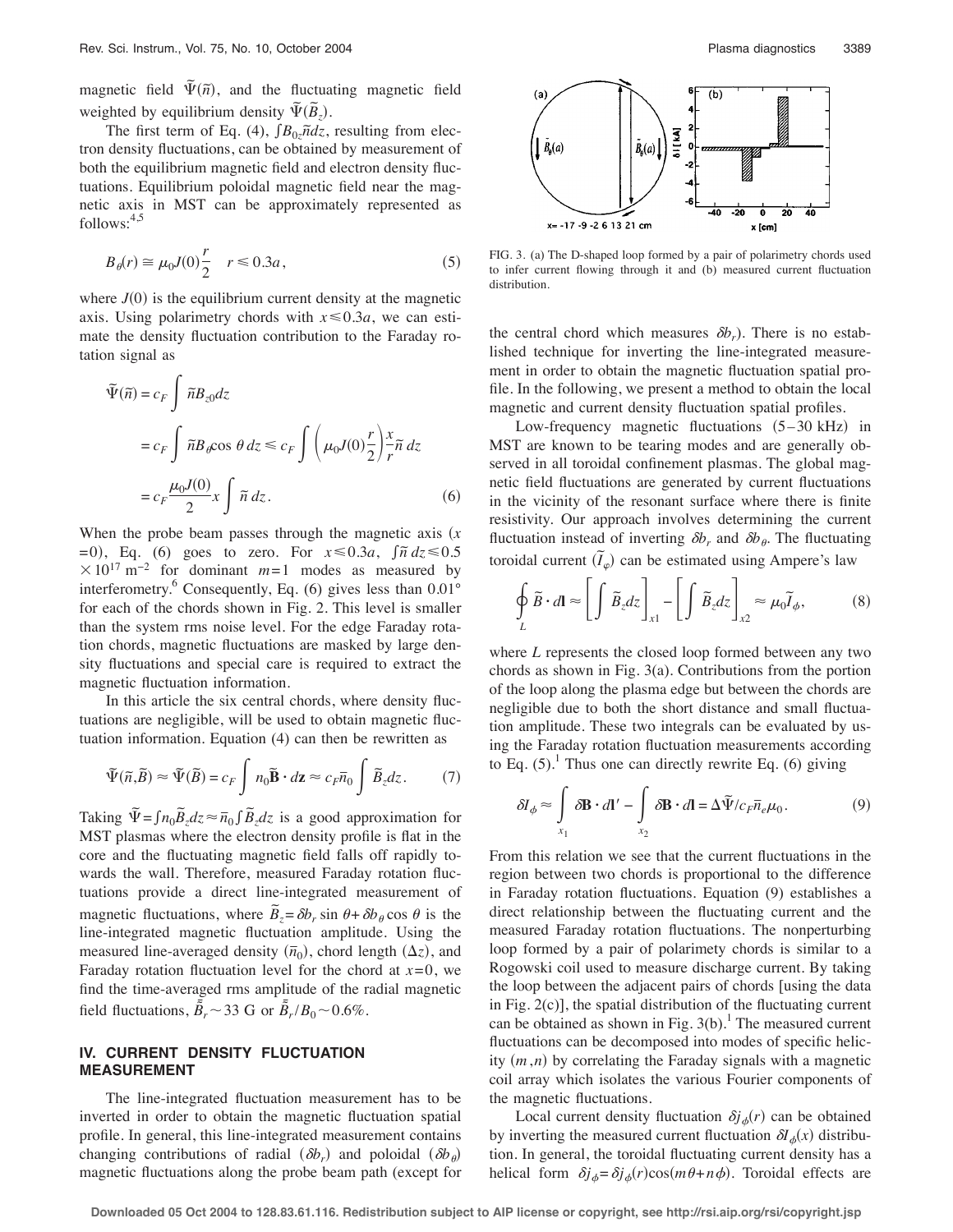

considered to be modest in the RFP since the toroidal magnetic field is comparable to the poloidal magnetic field. For the dominant, core-resonant,  $(m, n) = (1, 6)$  mode in MST, we wish to determine the  $\delta j_a(r)$  profile where  $\delta j_a(r)$  is the current density fluctuation on the mid-plane. The current density fluctuation can be directly inverted by employing a heuristic method as described in the following. Figure 4 shows a poloidal cross section of MST where the concentric circles represent flux surfaces and the *m*= 1 mode amplitude is symmetric about the mid-plane. Vertical dashed lines correspond to Faraday rotation measurement chords. An area matrix,  $S_{ij}$ , is formed by the intersecting lines and curves. Since the fluctuating current is not a flux function, we have to invert the outboard and inboard sides independently to obtain the local current density. By definition,  $\delta j_1 = 2(\delta l_1 / S_{11})$ . Note that  $\delta I_1 = (1/\mu_0)(\int \tilde{B}_z dz - 2b_\theta(a)L_1$  and  $L_1$  is the arc length forming area  $S_{11}$ . Current flowing in the area  $S_{12}$  will be  $(\delta j_1 \cos \theta_{12}) \times S_{12}$ , where  $\theta_{12}$  is the azimuth of area element  $S_{12}$ . Then  $\delta j_2 = 2(\delta l_2 - \delta j_1 \cos \theta_{12} S_{12})/S_{21}$ , moving on toward the core region, one obtains the  $\delta j(r)$  profile as follows:

$$
\delta j_1 = 2 \frac{\delta I_1}{S_1},
$$
  
\n
$$
\delta j_2 = 2 \frac{1}{S_2} (\delta I_2 - \delta j_1 \cos \theta_{12} \times S_{12}),
$$
  
\n
$$
\delta j_3 = 2 \frac{1}{S_3} (\delta I_3 - \delta j_1 \cos \theta_{13} \times S_{13} - \delta j_2 \cos \theta_{23} \times S_{23}),
$$
  
\n...

$$
\delta j_k = 2 \sum_{k>l}^{l=1,k-1} M_{kl} \delta l_l. \tag{10}
$$



FIG. 4. Area matrix formed by flux surface and polarimetry chords. Here only half the cross section of MST is shown.

Mathematically, we end up with a matrix *M* determined by area elements and azimuth of area. Similarly, one can start from the inboard side to invert  $\delta j_{\phi}(r)$ . This "onion-peel" method is similar to techniques for inversion of asymmetric density.<sup>7</sup> As long as the current fluctuations are known, local current density fluctuations can be obtained by using Eqs. (10). Experimentally, we observe that fluctuating current  $\delta I_5 \approx \delta I_4$ ,  $\delta I_3$ ,  $\delta I_2$ ,  $\delta I_1$ ) dominates near the (1,6) resonant surface. This character greatly simplifies the inversion procedure. The inverted profile is shown in Fig. 5 and is quite similar to the current fluctuation profile of Fig. 3(b). The fluctuating current density peaks sharply at the resonant surface with amplitude  $\delta j_{\phi}/J_0 \sim 5\% - 6\%$  and spatial extent  $\sim$ 8 cm. Time evolution of current density fluctuation  $\delta j_5$  $\approx \delta I_5 / S_{51}$  near the (1,6) resonant surface can also be measured and is shown in Fig. 6. The current density fluctuation experiences a rapid growth immediately before and during the sawtooth crash. Current density fluctuations are well correlated to the mean current density dynamic.

## **V. MAGNETIC AND CURRENT DENSITY FLUCTUATION SPATIAL PROFILE**

In principle, the magnetic fluctuation amplitude and spatial profile can be obtained by integrating the current density fluctuation. However, as discussed in Sec. IV, two conditions are required to obtain the MST current density fluctuation spatial profile: (1) density fluctuations must be small for the central chords and (2) the equilibrium density profile must be nearly flat. While these conditions are valid for the case discussed here, this may not be the case for all MST discharges (e.g., pellet injection) or in general for application of Faraday rotation on other toroidal confinement devices (e.g., tokamaks). Therefore, in order to determine more precisely the magnetic and current density fluctuation profiles for a



FIG. 6. Dynamics of current density fluctuation. Current density fluctuation suddenly increases approaching a sawtooth crash  $(t=0)$ .

**Downloaded 05 Oct 2004 to 128.83.61.116. Redistribution subject to AIP license or copyright, see http://rsi.aip.org/rsi/copyright.jsp**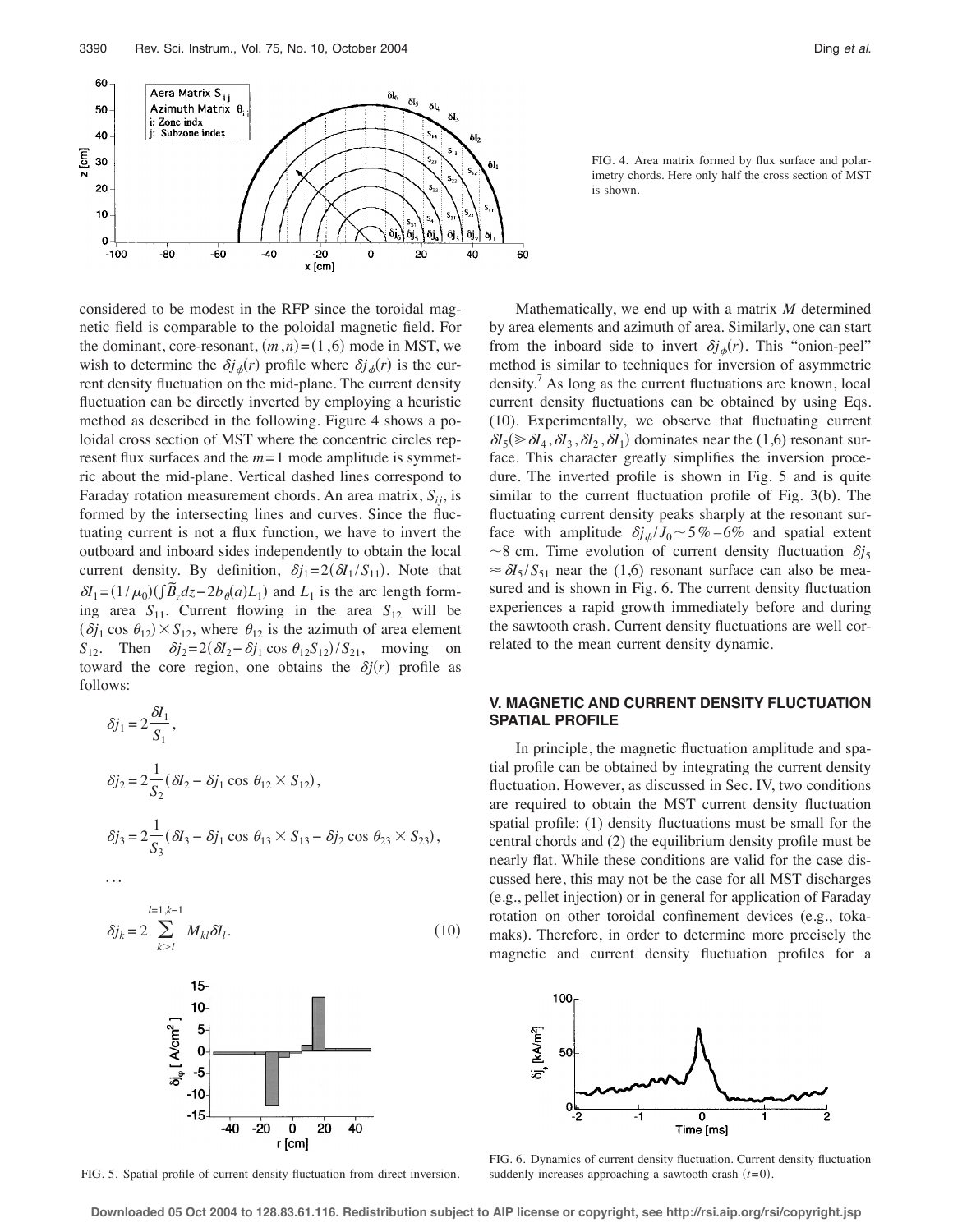broader application, we have developed a simple fitting routine to invert both the magnetic field and current density fluctuation profiles.

According to standard resistive tearing mode theory, the current perturbation occurs in the vicinity of resonant surface. We assume that the resonant toroidal current density fluctuation profile has the form

$$
\delta j_{\phi}(r) = j_a \exp\left(-\left(\frac{r - r_s}{w}\right)^2\right),\tag{11}
$$

where  $j_a$  (amplitude),  $r_s$  (surface location), and *w* (width) serve as free parameters and  $\delta j_{\perp} (\ll \delta j_{\parallel}) = 0^8$ .  $\delta j_{\theta}(r)$  is not specified but it satisfies  $\nabla \cdot \delta J = 0$ . In general, one can specify the  $\delta j_{\theta}(r)$  profile as well in order to compute the magnetic field fluctuations without assuming  $\delta j_{\parallel} (\ll \delta j_{\parallel}) = 0$ . However, this will result in more free parameters to be determined by the fitting procedure and is presently not feasible using only the six central chords as constraints.

Once the fluctuating current density distribution is identified, the magnetic fluctuation spatial profile can be obtained by using  $\nabla \times \delta B = \mu_0 \delta J$ ,  $\nabla \cdot \delta B = 0$ , and  $\nabla \cdot \delta J = 0$ . In cylindrical geometry with boundary condition  $\delta b_r(a) = 0$  at conducting wall we have

$$
\frac{1}{r} \frac{\partial}{\partial r} r \delta b_{\theta} - \frac{1}{r} \frac{\partial}{\partial \theta} \delta b_{r} = \mu_{0} \delta j_{\phi},
$$
\n
$$
\frac{1}{R} \frac{\partial}{\partial \phi} \delta b_{r} - \frac{\partial}{\partial r} \delta b_{\phi} = \mu_{0} \delta j_{\theta} = -\mu_{0} \frac{n}{m} \frac{r}{R} \delta j_{\phi},
$$
\n
$$
\frac{\partial}{\partial r} \delta b_{r} + \frac{\partial}{r \partial \theta} \delta b_{\theta} + \frac{1}{R} \frac{\partial}{\partial \phi} \delta b_{\phi} = 0.
$$
\n(12)

Magnetic field fluctuation profiles are obtained by numerically solving the above set of equations for a specified mode  $(m,n)$ . A modeled Faraday rotation fluctuation for each chord is constructed as a function of the three free parameters as follows:

$$
\widetilde{\psi}^M(j_a, r_s, w) = c_F \int n_0(r) (\delta b_r \sin \theta + \delta b_\theta \cos \theta) dz. \quad (13)
$$

Note that we use the measured equilibrium electron density profile rather than the line-averaged density. How well the modeled Faraday rotation fluctuations fit the experimental data is determined by computing  $\chi^2$  where

$$
\chi^2 = \sum_{i=1}^6 \frac{(\tilde{\Psi}_i(\tilde{B}) - \tilde{\psi}_i^M(j_a, r_s, w))^2}{\sigma_i^2} + \frac{(\delta b^M_{\theta}(a) - b_{\theta}(a))^2}{\sigma^2},
$$
\n(14)

and  $\tilde{\Psi}_i(\tilde{B}) = (\tilde{\Psi}_i(\tilde{n}, \tilde{B}) - \tilde{\Psi}_i(\tilde{n}))$  is the measured Faraday rotation perturbation due to magnetic fluctuations,  $\sigma_i$ ,  $\sigma$  are measurement errors,  $b_{\theta}(a)$  is measured by magnetic coils mounted inside the vessel, and  $b^M_{\theta}(a)$  is a modeled value.  $\chi^2$ is minimized by performing a scan of the free parameters (Amoeba routine in IDL program). As soon as the minimization is accomplished, the free parameters are determined. That is to say, the current density fluctuation and magnetic field fluctuation are determined. Initial selection of the free parameters is straightforward since we know the current den-



FIG. 7. Faraday rotation fluctuation amplitude for different chords. Circles represent measured Faraday rotation fluctuation. Solid line is fitting result.

sity fluctuation peaks near the resonant surface from direct inversion of the current fluctuation as discussed in Sec. IV.

The measured Faraday rotation fluctuation profile and best fit result are shown in Fig. 7, for the (1,6) mode. Only data from the six central chords are used for the fit because Faraday rotation fluctuations from the other chords are dominated by density fluctuations. Error bars for the experimental data are primarily ascribed to: (1) system calibration, (2) probing beam misalignment, and (3) rms noise of the detection system. For this best fit, the resulting magnetic field fluctuation and current density fluctuation spatial profiles for the dominant, core resonant, (1,6) mode are shown in Fig. 8. Although the current radial structure is localized, the *m*= 1 character distributes current poloidally over a large region making the mode global. For a global mode, the use of multiple polarimeter chords enables us to spatially resolve the perturbed current profile.

Radial magnetic field fluctuations are observed to extend continuously through the rational surface indicating their resistive nature. Poloidal magnetic fluctuations change sign across the resonant surface. A maximum in the current density fluctuation  $(\delta j_a / J_0 \sim 4.5\%)$  occurs at  $r_s = 17$  cm where the (1,6) mode resonant surface is located based on equilibrium magnetic field measurements. The current density fluctuation obtained by this fitting procedure is in good agreement with the direct inversion result discussed in Sec. IV. The width of the current sheet is another important parameter that determines the mechanism of magnetic reconnection. Nonideal effects will expand the current sheet width to accelerate the magnetic reconnection rate. The fluctuating current channel radial width here is  $\sim 8\pm 3$  cm, which is approximately the ion skin depth  $(c/\omega_{pi})$  on MST.

To investigate what effect experimental errors have on determination of the current width, we study two adjacent loops with different fluctuating current  $(\delta I_6, \delta I_5)$  which are measured as shown in Fig. 4. By varying the width used in



FIG. 8. (a) Radial and poloidal magnetic fluctuation spatial profile for dominant (1,6) mode and (b) corresponding current density fluctuation spatial profile.

**Downloaded 05 Oct 2004 to 128.83.61.116. Redistribution subject to AIP license or copyright, see http://rsi.aip.org/rsi/copyright.jsp**